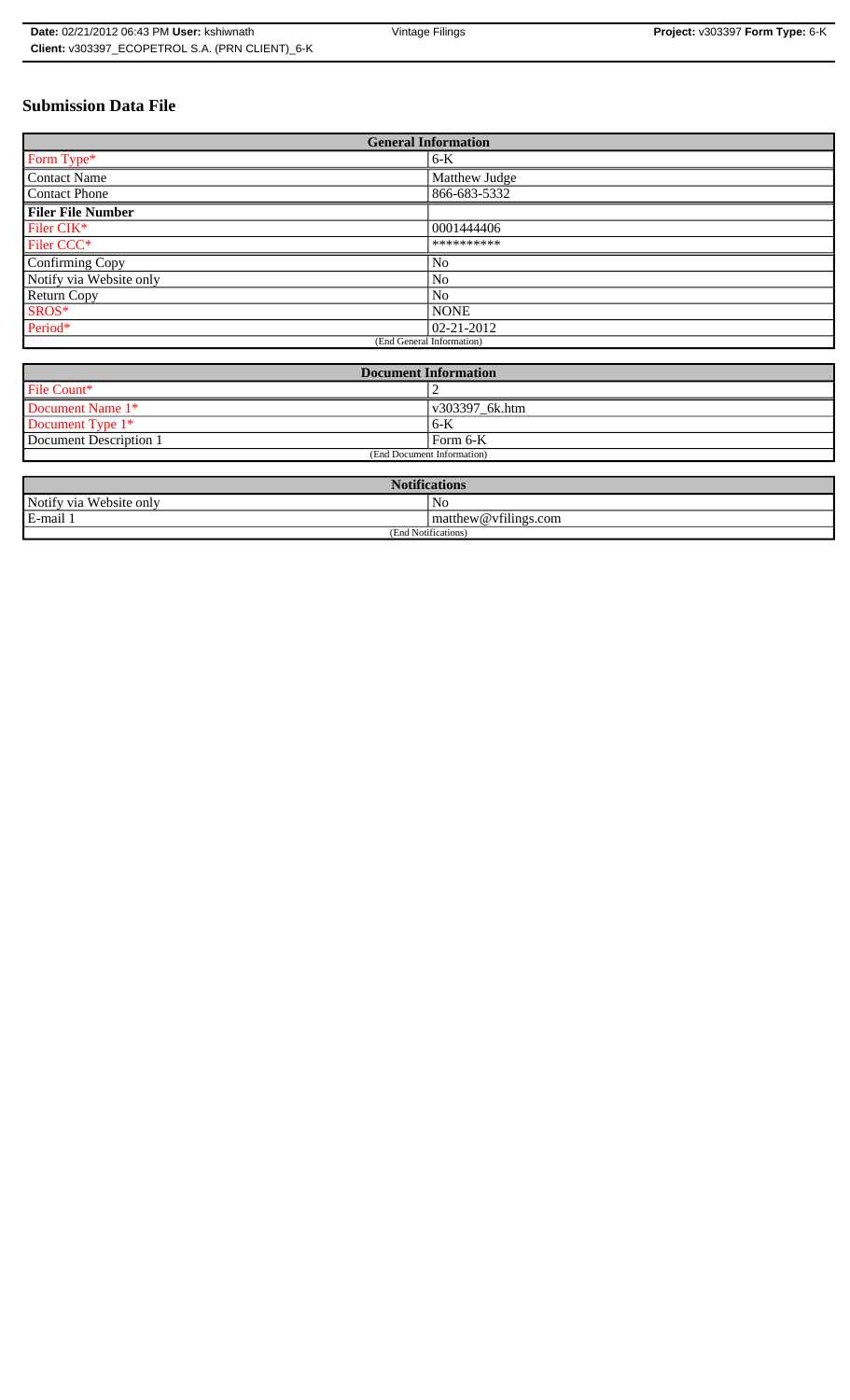### **SECURITIES AND EXCHANGE COMMISSION Washington, D.C. 20549**

 $\overline{a}$ 

 $\overline{a}$ 

 $\overline{a}$ 

#### **FORM 6-K REPORT OF FOREIGN PRIVATE ISSUER PURSUANT TO RULE 13a-16 OR 15d-16 OF THE SECURITIES EXCHANGE ACT OF 1934**

February 2012  $\overline{a}$ 

Commission File Number: 333-153452

**ECOPETROL S.A.**

*(Exact name of registrant as specified in its Charter)* ֦

Carrera 7 No. 37 – 69 BOGOTA – COLOMBIA *(Address of registrant's principal executive offices)*

Indicate by check mark whether the registrant files or will file annual reports under cover Form 20-F or Form 40-F.

Form 20-F  $\boxtimes$  Form 40-F  $\Box$ 

Indicate by check mark if the registrant is submitting the Form 6-K in paper as permitted by Regulation S-T Rule 101(b)(1):

Yes □ No ⊠

Indicate by check mark if the registrant is submitting the Form 6-K in paper as permitted by Regulation S-T Rule 101(b)(7):

 $\Gamma$   $\blacksquare$   $\blacksquare$   $\blacksquare$   $\blacksquare$   $\blacksquare$   $\blacksquare$ 

Indicate by check mark whether by furnishing the information contained in this Form, the registrant is also thereby furnishing the information to the Commission pursuant to Rule 12g3-2(b) under the Securities Exchange Act of 1934.

 $\Gamma$   $\blacksquare$   $\blacksquare$   $\blacksquare$   $\blacksquare$   $\blacksquare$   $\blacksquare$ 

If "Yes" is marked, indicate below the file number assigned to the registrant in connection with Rule  $12g3-2(b)$ : 82- $N/A$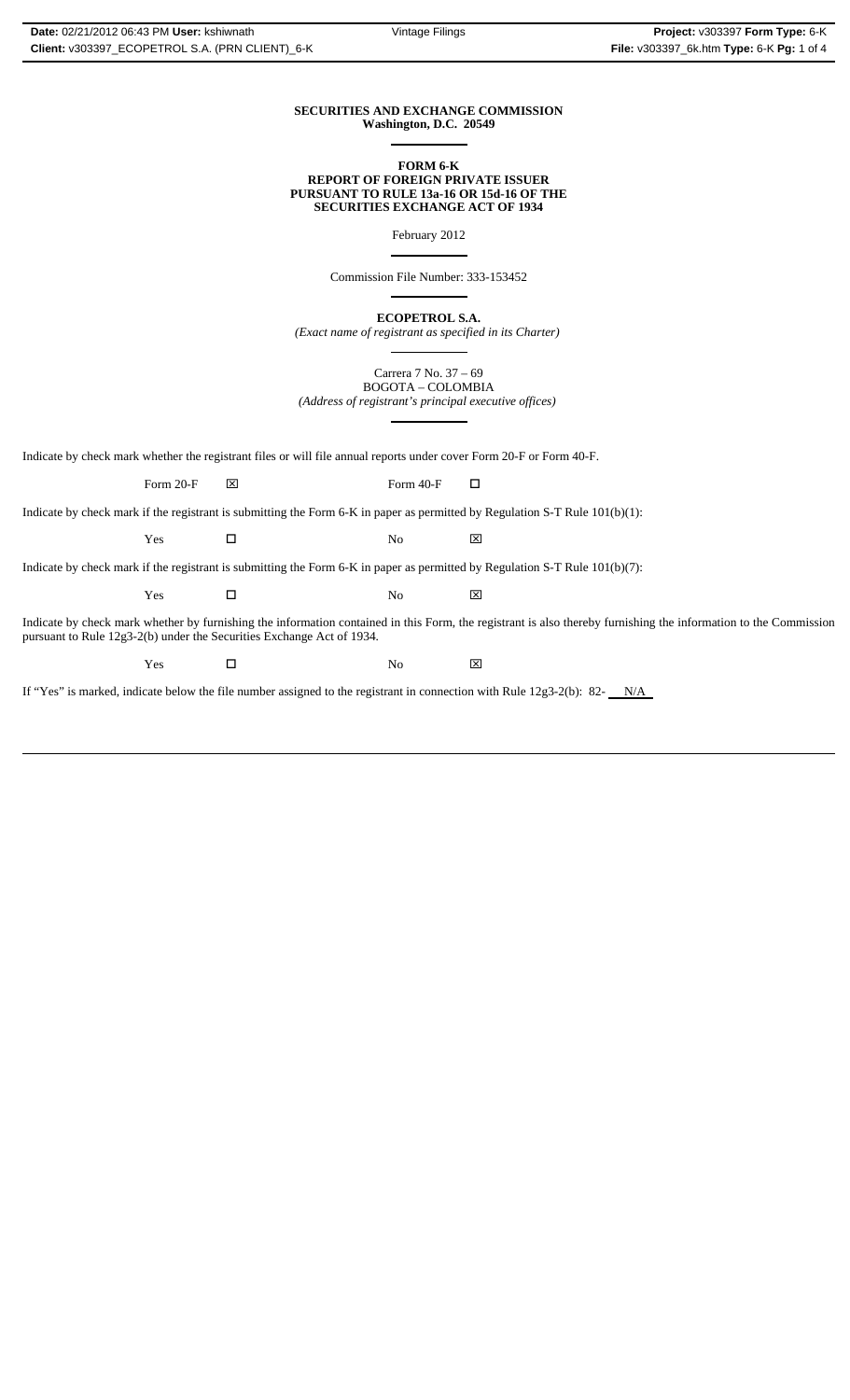

**ECOPETROL'S BOARD OF DIRECTORS APPROVES DIVIDEND DISTRIBUTION PROPOSAL FOR FISCAL 2011**

- **Proposal establishes distribution of 70.0% of 2011 net income as ordinary dividend, plus 9.85% of 2011 net income as extraordinary dividend**
- **The ordinary dividend will be Col\$263.00 per share and the extraordinary dividend will be Col\$37.00 per share**

Ecopetrol S.A. (NYSE: EC; BVC: ECOPETROL; TSX: ECP) announces its dividend distribution proposal for fiscal 2011 approved today by its Board of Directors and to be presented for consideration by the General Shareholder Assembly on March 22, 2012.

| <b>DIVIDEND DISTRIBUTION PROJECT FOR 2011</b>                                                |    |                      |  |  |
|----------------------------------------------------------------------------------------------|----|----------------------|--|--|
| (Figures in Col\$)                                                                           |    |                      |  |  |
| Net income after income tax provision and others                                             |    | 15,448,333,037,939   |  |  |
|                                                                                              |    |                      |  |  |
| - Less appropriation for current year statutory reserve                                      |    |                      |  |  |
| Appropriation for Legal Reserve (10%)                                                        |    | (187, 957, 834, 023) |  |  |
| Regulatory Decree 2336/95 Reserve (valuation at market prices)                               |    | (1,829,361,798,444)  |  |  |
|                                                                                              |    | 13,431,013,405,473   |  |  |
| + Plus release of prior reserve commitments                                                  |    |                      |  |  |
| For new explorations taxed portion                                                           |    | 1,117,437,667,069    |  |  |
| non taxed portion                                                                            |    | 1,477,674,767,575    |  |  |
| Unrealized prior year income of Corporate Group companies (non taxed)                        |    | 1,086,069,693,726    |  |  |
| Prior year Regulary Decree 2336/95                                                           |    | 96,695,147,855       |  |  |
| For payment of new dividend installments (non taxed) for prior year                          |    | 449,904,384,322      |  |  |
|                                                                                              |    | 4,227,781,660,547    |  |  |
|                                                                                              |    |                      |  |  |
| Income available to Shareholder General Assembly                                             |    | 17,658,795,066,020   |  |  |
| It is proposed that the distribution be carried out as follows:                              |    |                      |  |  |
| For payment of ordinary dividend debited to income of period (70% of 2011 Net Income)        |    | 10,813,691,693,980   |  |  |
| For payment of extraordinary dividend debited to income of period (9.85% of 2011 Net Income) |    | 1,521,317,842,879    |  |  |
| Prior year unrealized income reserve for Corporate Group companies (non taxed)               |    | 711,387,633,994      |  |  |
| Unrealized 2011 income reserve of Corporate Group (non taxed)                                |    | 1,412,150,080,648    |  |  |
| New exploration reserves taxed portion                                                       |    | 1,117,437,667,069    |  |  |
| non taxed portion                                                                            |    | 1,477,674,767,575    |  |  |
| Reserve to strengthen integrity of transportation infrastructure                             |    | 605, 135, 379, 875   |  |  |
|                                                                                              | \$ | 263.00               |  |  |
| Ordinary Dividend to be paid per share<br>Total extraordinary dividend to be paid per share  | \$ | 37.00                |  |  |
| Total Ordinary + Extraordinary Dividend to be paid per share                                 | \$ | 300.00               |  |  |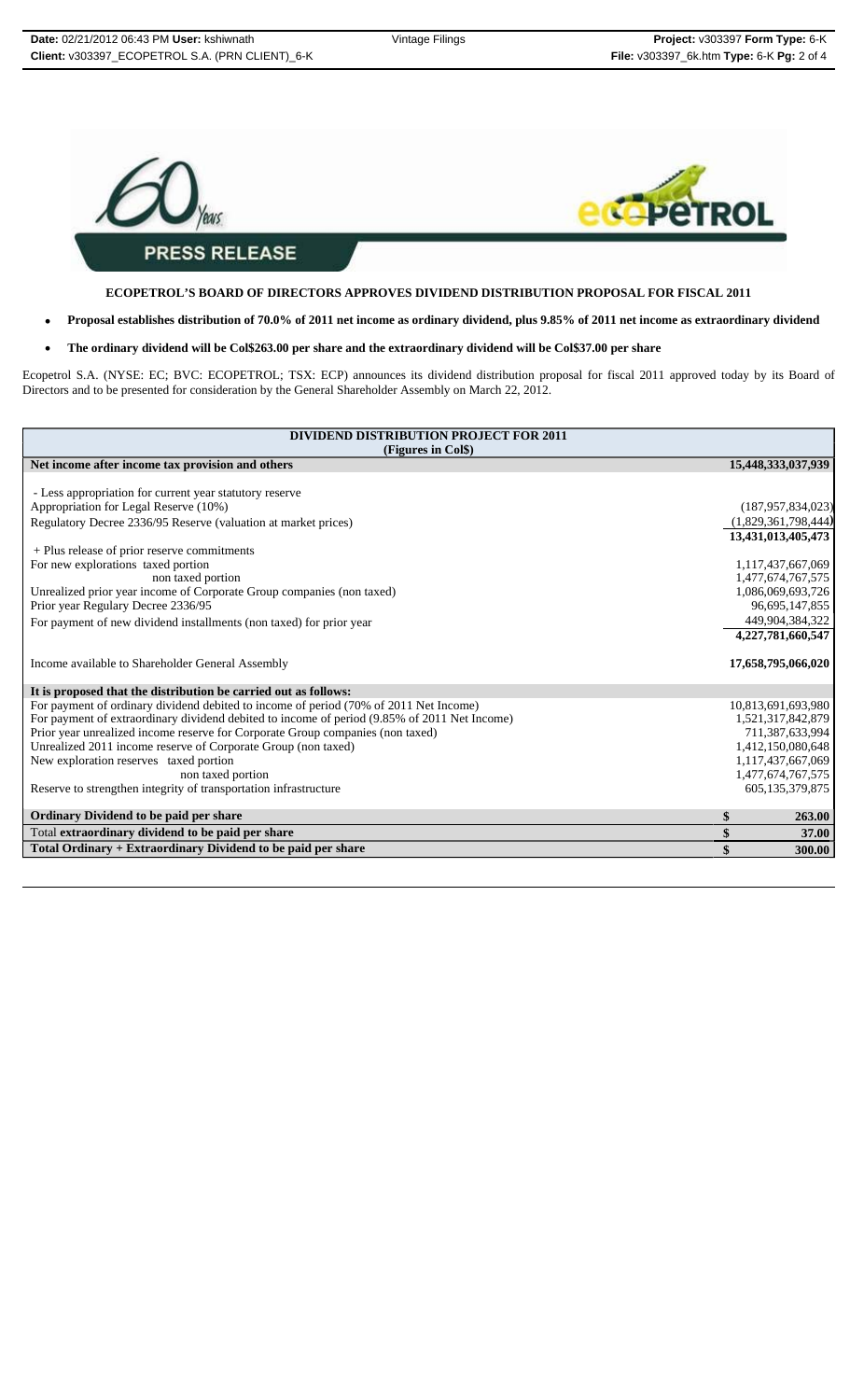

It is proposed that the ordinary dividend be paid in three (3) equal installments starting on April 25, August 27, and December 17 of 2012. The extraordinary dividend will be paid in the twelve months following the Shareholder Assembly.

#### **Bogota, Colombia – February 21, 2012**

1

------------------------------------------

*Ecopetrol is Colombia's largest integrated oil & gas company, where it accounts for 60% of total production. It is one of the top 40 oil companies in the world and the fourth largest oil company in Latin America. The Company is also involved in exploration and production activities in Brazil, Peru and the United States Gulf Coast, and owns the main refineries in Colombia, most of the network of oil and multiple purpose pipelines in the country, petrochemical plants, and is entering into the biofuels business.*

*This release contains forward-looking statements relating to the prospects of the business, estimates for operating and financial results, and those related to growth prospects of Ecopetrol. These are merely projections and, as such, are based exclusively on the expectations of management concerning the future of the business and its continued access to capital to fund the Company's business plan. Such forward-looking statements depend, substantially, on changes in market conditions, government regulations, competitive pressures, the performance of the Colombian economy and the industry, among other factors; therefore, they are subject to change without prior notice.*

**Contact us for any additional information:**

**Investor Relations Alejandro Giraldo** Phone: +571-234-5190 Email: investors@ecopetrol.com.co

**Media Relations (Colombia) Mauricio Téllez** Phone: + 571-2345377 Fax: +571-2344480 Email: mtellez@ecopetrol.com.co

Website: www.ecopetrol.com.co